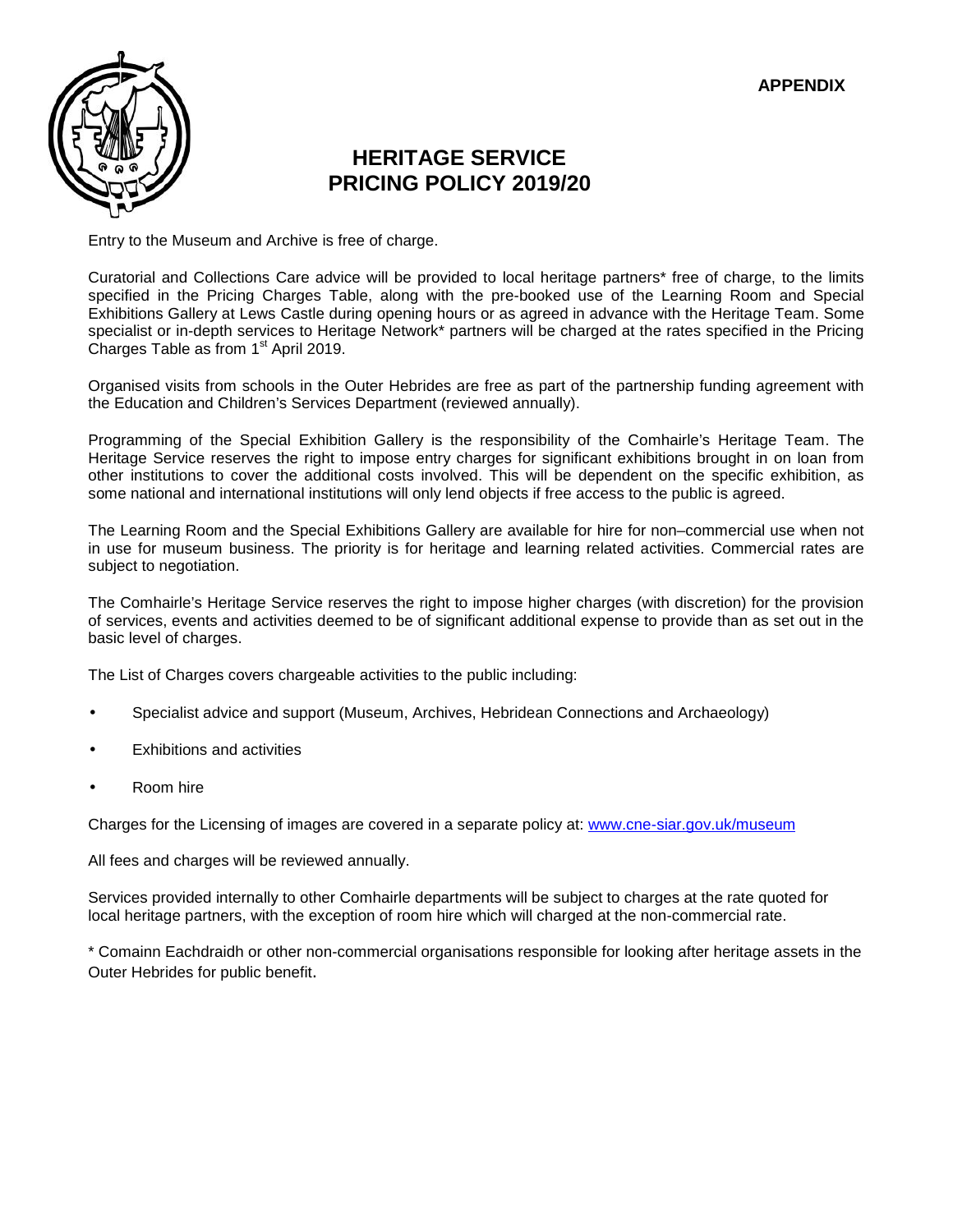

## **LIST OF HERITAGE SERVICE CHARGES 2019/20**

## **Charges are quoted exclusive of VAT, which will be charged at the current rate.**

| <b>ADVICE</b>       | Routine and short enquiries by members of of the public will not attract a charge.                                                                                                                                                                                  | <b>Free</b>                          |  |
|---------------------|---------------------------------------------------------------------------------------------------------------------------------------------------------------------------------------------------------------------------------------------------------------------|--------------------------------------|--|
|                     | Public object identification and research enquiries:                                                                                                                                                                                                                |                                      |  |
| <b>ENQUIRIES</b>    | First 30 minutes                                                                                                                                                                                                                                                    | <b>Free</b>                          |  |
|                     | 30 minutes up to 3 hours                                                                                                                                                                                                                                            | £25 per hour                         |  |
|                     | Time spent on enquiries may be limited to a maximum of 3 hours, depending on staffing availability.<br>Enquirers will be advised if an enquiry is likely to exceed 3 hours and, if so, agreement will be reached<br>on the maximum time to be spent on the enquiry. |                                      |  |
|                     | Professional/ institutional research enquiry or commissioned research                                                                                                                                                                                               |                                      |  |
|                     | £25 per hour up to 7 hours (1 day).                                                                                                                                                                                                                                 | £25 per hour                         |  |
|                     | After this period, the enquirer would be contacted to re-negotiate cost if further research time is<br>required.                                                                                                                                                    |                                      |  |
|                     | Hebridean Connections research enquiry or commissioned research                                                                                                                                                                                                     |                                      |  |
|                     | First 30 minutes                                                                                                                                                                                                                                                    | <b>Free</b>                          |  |
|                     | £25 per hour up to 3 hours                                                                                                                                                                                                                                          | £25 per hour                         |  |
|                     | Co-ordinating a response which requires more than one content contributor to be consulted and<br>checking consistency of information. Where an enquiry is likely to take more than three hours the<br>enquirer would be contacted to re-negotiate cost.             |                                      |  |
|                     | <b>Conservation services</b>                                                                                                                                                                                                                                        |                                      |  |
| <b>CONSERVATION</b> | Collections condition audit<br>$\bullet$                                                                                                                                                                                                                            | £40<br>hour<br>per<br>plus materials |  |

| EVENTS,<br><b>ACTIVITIES AND</b><br><b>GROUP VISITS</b> | Children's after-school, weekend and holiday activities | £4.00 per child plus materials<br>(Free to accompanying parents/<br>carers) |
|---------------------------------------------------------|---------------------------------------------------------|-----------------------------------------------------------------------------|
|                                                         | Lectures, activities and events                         | £10 per adult maximum<br><b>Sessions individually priced</b>                |
|                                                         | <b>Special Exhibitions</b>                              | <b>Exhibitions individually</b><br>priced                                   |
|                                                         | Group visit during museum opening times                 | Free, suggested donation of<br>£100                                         |
|                                                         | Group visits to museum outwith museum opening times     | £30 per hour plus suggested<br>donation of £100                             |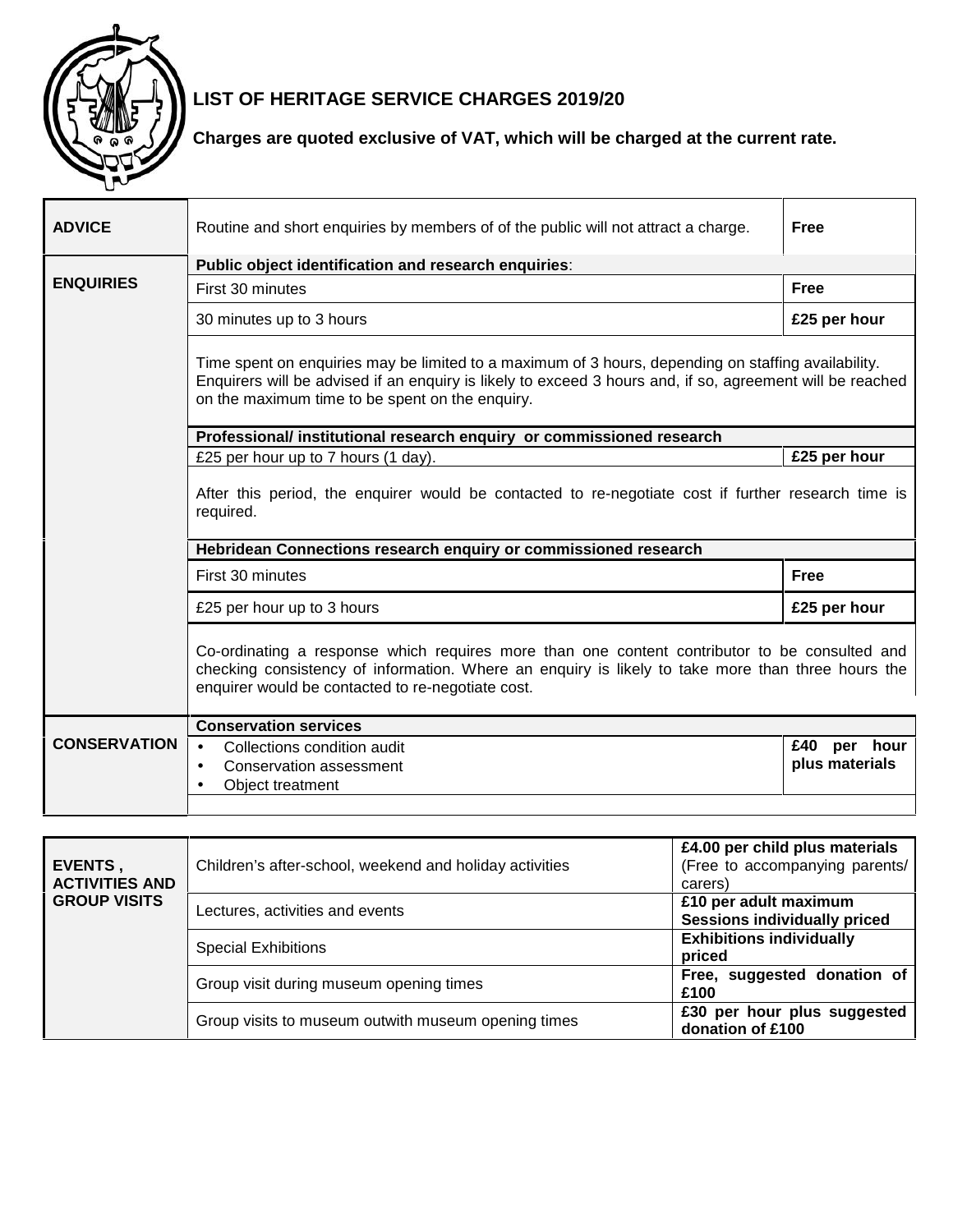| <b>ROOM RENTAL</b>                          | <b>Non-commercial groups</b>                              |                                                                     |
|---------------------------------------------|-----------------------------------------------------------|---------------------------------------------------------------------|
| <b>Special Exhibition</b><br><b>Gallery</b> | Day-time session                                          | £50 half day/ £80 full day (0900 - 1800)                            |
| (when available)                            | Evening session                                           | £30 per hour plus £15 per hour per<br>member of staff in attendance |
|                                             | <b>Commercial organisations</b><br>Subject to negotiation |                                                                     |
| <b>Learning Room</b>                        | Non-commercial groups                                     |                                                                     |
|                                             | Day-time session                                          | £40 half day/£60 full day (0900 - 1800)                             |
|                                             | Evening session                                           | £15 per hour plus £15 per hour per<br>member of staff in attendance |
|                                             | Refreshments (self-service tea, coffee and biscuits)      | £2.50 per head                                                      |
|                                             | <b>Commercial organisations</b><br>Subject to negotiation |                                                                     |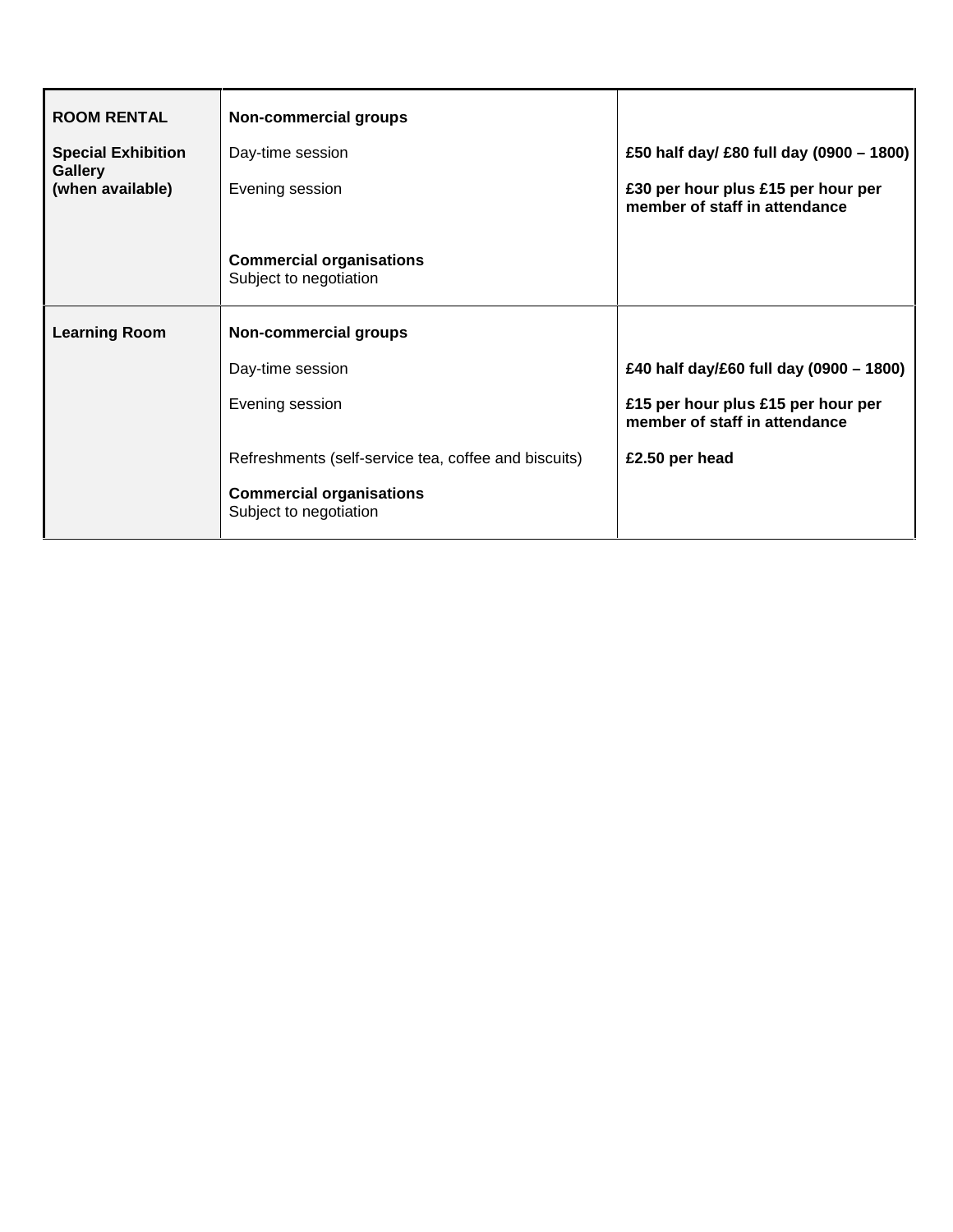| <b>ARCHAEOLOGY SERVICES</b>                                                                                                                                                                                                              | <b>CHARGE</b>                                       |
|------------------------------------------------------------------------------------------------------------------------------------------------------------------------------------------------------------------------------------------|-----------------------------------------------------|
| Enquiries: Researchers, Students                                                                                                                                                                                                         | Free for the first 30 mins and<br>then £25 per hour |
| Historic Environment Record search (by email/remote request, conducted by Comhairle<br>Archaeology Service staff on behalf of consultant/contractor). Response within 10<br>working days.                                                | £70.00                                              |
| Rapid Response Historic Environment Record search (by email/remote request,<br>conducted by Comhairle Archaeology Service staff on behalf of consultant/contractor).<br>Response sent within 2 working days where staff resources allow. | £100.00                                             |
| Charges for preparing brief/specifications (by site area) and meetings                                                                                                                                                                   |                                                     |
| Assessments & Watching Briefs:<br>All                                                                                                                                                                                                    | £40.00                                              |
| Evaluations: 0.5ha or less                                                                                                                                                                                                               | £50.00                                              |
| $0.5 - 10$ ha                                                                                                                                                                                                                            | £100.00                                             |
| 10ha and above                                                                                                                                                                                                                           | £200.00                                             |
| General pre-application discussions & meetings prior to fieldwork commencing                                                                                                                                                             | <b>Free</b>                                         |
| Validation of consultant produced specifications/Written Scheme of Investigation. (i.e.<br>Schemes without Comhairle Archaeology Service produced specification).                                                                        | £25.00                                              |
| <b>General Departmental Charges</b>                                                                                                                                                                                                      |                                                     |
| Contracted projects & fieldwork.                                                                                                                                                                                                         | £250.00                                             |
| Printouts from HER charges per record.                                                                                                                                                                                                   | £0.40 per copy                                      |
| Downloading HER data on to disc                                                                                                                                                                                                          | £0.25 per copy                                      |
| <b>Enquiries: Researchers, Students</b>                                                                                                                                                                                                  | Free for the first 30 mins and<br>then £25 per hour |
| Historic Environment Record search (by email/remote request, conducted by Comhairle<br>Archaeology Service staff on behalf of consultant/contractor). Response within 10<br>working days.                                                | £70.00                                              |
| Rapid Response Historic Environment Record search (by email/remote request,<br>conducted by Comhairle Archaeology Service staff on behalf of consultant/contractor).<br>Response sent within 2 working days where staff resources allow. | £100.00                                             |
| Charges for preparing brief/specifications (by site area) and meetings                                                                                                                                                                   |                                                     |
| Assessments & Watching Briefs:<br>All                                                                                                                                                                                                    | £40.00                                              |
| Evaluations: 0.5ha or less                                                                                                                                                                                                               | £50.00                                              |
| $0.5 - 10$ ha                                                                                                                                                                                                                            | £100.00                                             |
| 10ha and above                                                                                                                                                                                                                           | £200.00                                             |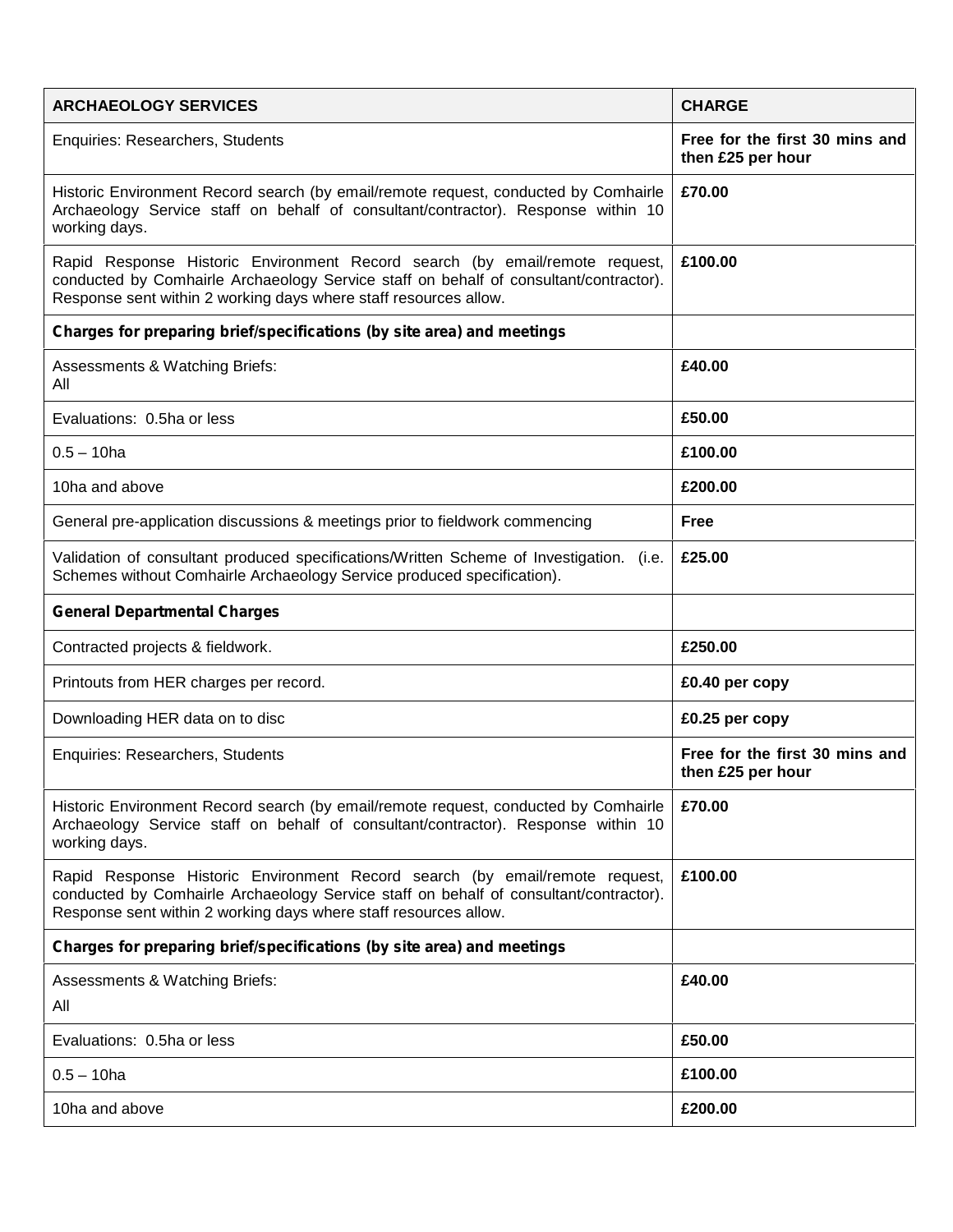| General pre-application discussions & meetings prior to fieldwork commencing                                                                                      | <b>Free</b>    |
|-------------------------------------------------------------------------------------------------------------------------------------------------------------------|----------------|
| Validation of consultant produced specifications/Written Scheme of Investigation. (i.e.<br>Schemes without Comhairle Archaeology Service produced specification). | £25.00         |
| <b>General Departmental Charges</b>                                                                                                                               |                |
| Contracted projects & fieldwork.                                                                                                                                  | £250.00        |
| Printouts from HER charges per record.                                                                                                                            | £0.40 per copy |
| Downloading HER data on to disc                                                                                                                                   | £0.25 per copy |
| <b>Agri-Environment Schemes</b>                                                                                                                                   |                |
| Area up to 50ha                                                                                                                                                   | £75            |
| Area over 50ha                                                                                                                                                    | £150           |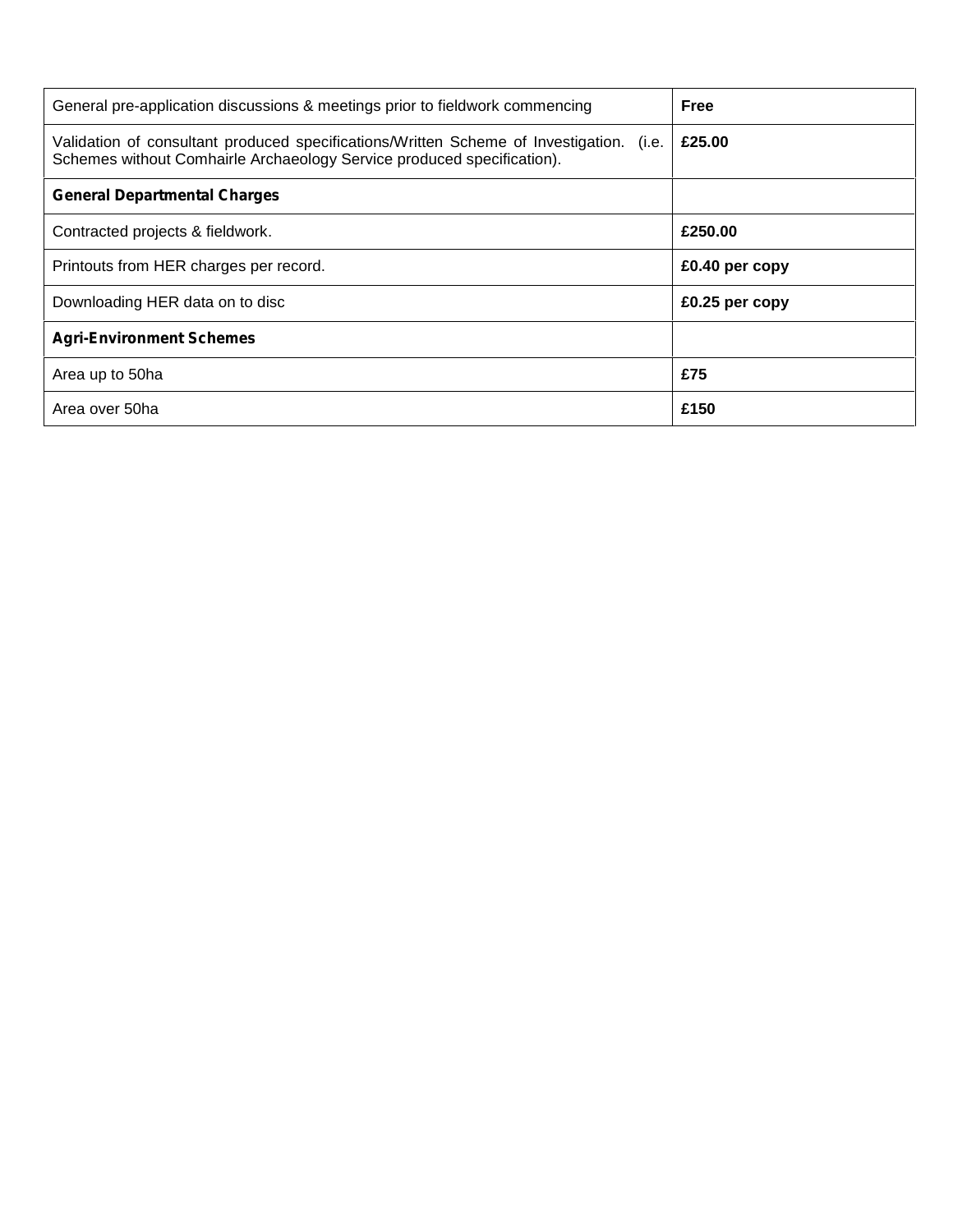| <b>HERITAGE</b>                     | <b>Curatorial and Archival Services</b>                                                                                                                                                                            |                                                                     |  |
|-------------------------------------|--------------------------------------------------------------------------------------------------------------------------------------------------------------------------------------------------------------------|---------------------------------------------------------------------|--|
| <b>PARTNER**</b><br><b>SERVICES</b> | Attending Heritage Forum meetings (up to four per annum)                                                                                                                                                           | <b>Free</b>                                                         |  |
|                                     | Attending meetings with individual partner organisations                                                                                                                                                           | <b>Free</b>                                                         |  |
|                                     | Commenting or advising on documents which have already been<br>produced (e.g. Plans, Applications, Policies) requiring a time input of<br>up to 3 hours                                                            | <b>Free</b>                                                         |  |
|                                     | Writing of plans, applications or policies, or substantial rewriting of<br>documents following review.                                                                                                             | £25 per hour                                                        |  |
|                                     | Proofing text for exhibitions or publications (either for factual or stylistic<br>content)                                                                                                                         | £25 per hour                                                        |  |
|                                     | Assistance with installing or deinstalling exhibitions and/ or display<br>cases                                                                                                                                    | £25 per hour per member<br>of staff                                 |  |
|                                     | <b>Conservation Services</b><br>General conservation advice (non object-specific)<br>Informal object condition assessment<br>Detailed object condition report<br>Conservation assessment<br>Conservation treatment | <b>Free</b><br>Free<br>£40 per hour<br>£40 per hour<br>£40 per hour |  |
|                                     | <b>Training</b><br>Initial meeting to establish training needs and agree what is required                                                                                                                          | <b>Free</b>                                                         |  |
|                                     | Training which is part of the Heritage Service standard training menu<br>covering collections care and best practice                                                                                               | <b>Free</b>                                                         |  |
|                                     | Preparation and delivery of specialist or bespoke training outwith the<br>Heritage Service standard training menu                                                                                                  | £140 half day/ £280 full day                                        |  |
|                                     | Providing information about or administering the delivery of training<br>opportunities by external providers in support of partners                                                                                | <b>Free</b>                                                         |  |
|                                     | Training and support for Hebridean Connections volunteers                                                                                                                                                          | <b>Free</b>                                                         |  |
|                                     | <b>Other</b><br>Loans of display cases or display equipment                                                                                                                                                        | Free, other than staff cost<br>of delivery, install and<br>removal  |  |
|                                     | <b>Room Rental</b><br>Learning Room – for heritage/culture meetings and activities                                                                                                                                 | <b>Free</b>                                                         |  |
|                                     | Refreshments (self-service tea, coffee and biscuits)                                                                                                                                                               | £2.50 per head                                                      |  |
|                                     | ** Comainn Eachdraidh or other non-commercial organisations responsible for looking after heritage assets in the Outer                                                                                             |                                                                     |  |
| Hebrides for public benefit.        |                                                                                                                                                                                                                    |                                                                     |  |